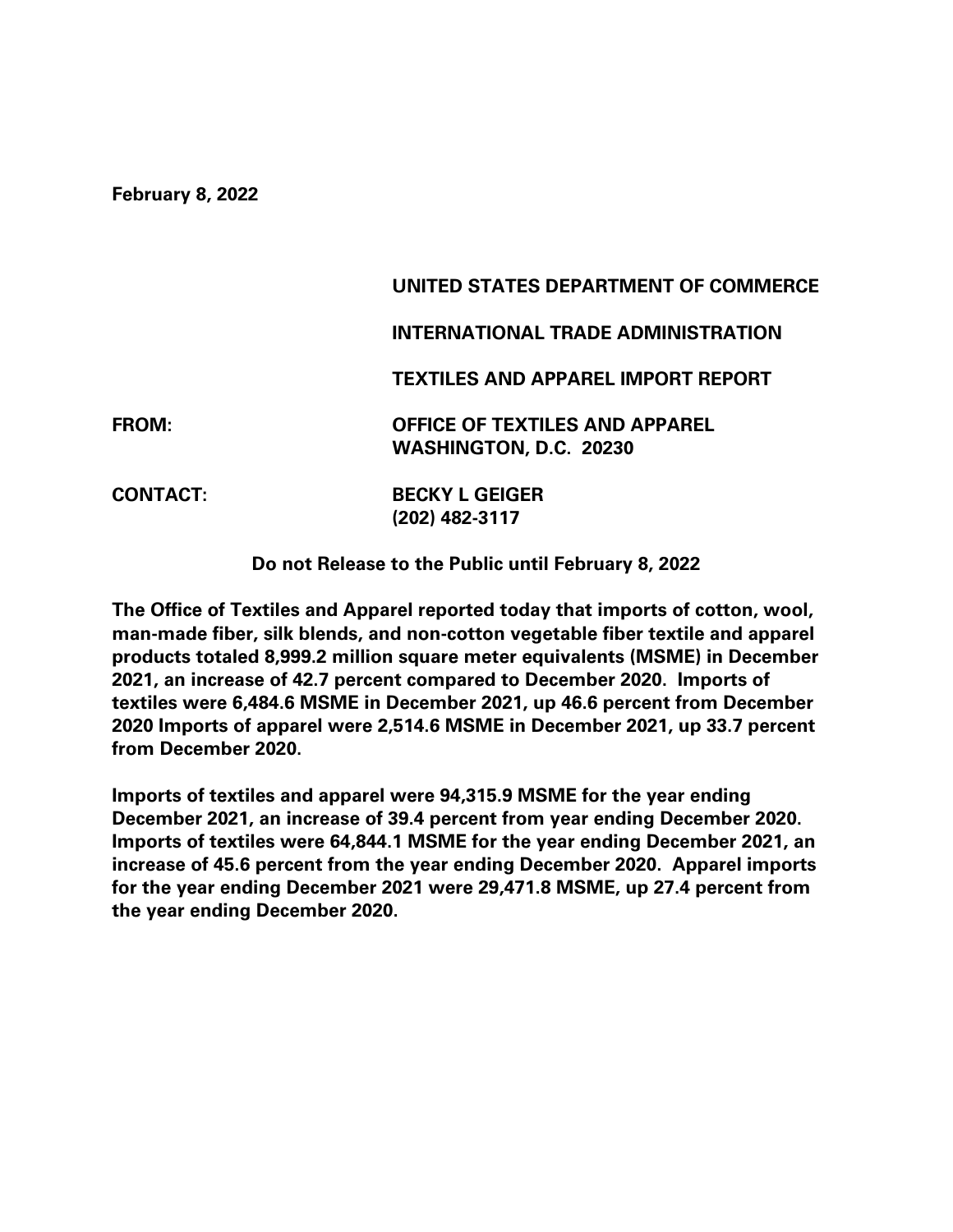# **U.S. GENERAL IMPORTS OF COTTON, WOOL MAN-MADE FIBER, SILK BLEND AND NON-COTTON VEGETABLE FIBER TEXTILES AND APPAREL DATA IN MILLION SME**

## **Do not release to the Public until February 8, 2022**

### **December 2021**

## **TOTAL (TEXTILE AND APPAREL IMPORTS)**

|    |    | <b>TEXTILE IMPORTS (YARN, FABRICS, MADE-UP AND MISC.)</b> |  |
|----|----|-----------------------------------------------------------|--|
|    |    |                                                           |  |
|    |    |                                                           |  |
|    |    |                                                           |  |
|    | b. |                                                           |  |
|    |    | <b>APPAREL IMPORTS</b>                                    |  |
| 1. |    |                                                           |  |
|    | b. |                                                           |  |
|    |    |                                                           |  |
|    |    |                                                           |  |

**Prepared by Becky Geiger Office of Textiles and Apparel**